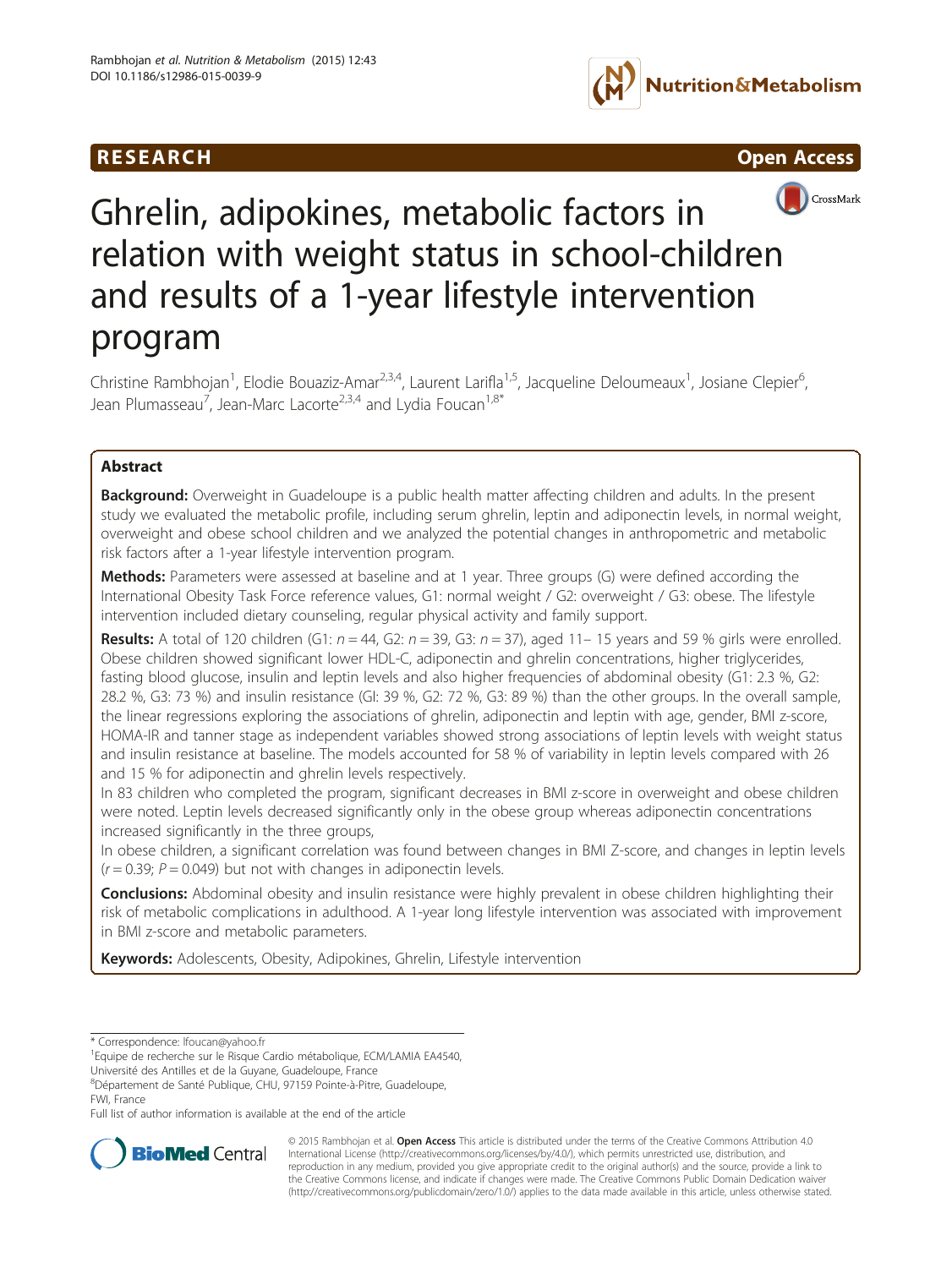### <span id="page-1-0"></span>Background

Obesity is a growing health problem worldwide. In the French Caribbean island of Guadeloupe, overweight and obesity were recently estimated at 23 and 9 % respectively among children aged 5–14 years [[1](#page-8-0)]. In this island, a high prevalence of diabetes (8 %) is also observed in the adult population. The causes of obesity are multifactorial but the main factor contributing to excessive weight gain in children should be the imbalance between energy intake and energy expenditure. The presence of obesity in childhood is associated with adverse effects on health including metabolic complications in which numerous cytokines and hormones are involved.

Among these cytokines, leptin and adiponectin, produced by adipose tissue, appear to play a role in glucose and lipid metabolism and energy homeostasis [\[2](#page-8-0)]. Ghrelin an orexigene hormone that also plays a role in energy metabolism by stimulating food intake and favoring weight and fat gain, has been recognized as an important regulator of glycemia and insulinemia [\[3](#page-8-0)].

Childhood obesity is a predictor of adult obesity and metabolic syndrome that are risk factors of morbidity and mortality [[4](#page-8-0)–[7](#page-8-0)] and, studies of long-term health consequences in adolescent males found that even moderate overweight is associated with excess mortality in adulthood [\[8](#page-8-0)].

Because lifestyle habits settle during childhood, it was recommended to precociously stop or prevent weight gain in overweight children notably by promoting lifestyle changes. These changes might also help to reduce obesity associated comorbidities.

Studies have analyzed the relationship between these hormones or cytokines and metabolic risk factors according to children's weight status [\[7](#page-8-0), [9](#page-8-0), [10](#page-8-0)]. But few studies have reported the concomitant variations of these factors after a lifestyle intervention [[7, 11](#page-8-0)–[13\]](#page-8-0). In addition, no data are available for these cytokines and metabolic risk markers in our children population.

Therefore, in the present study: 1) we evaluated the metabolic profile, including serum ghrelin, leptin and adiponectin levels, in schoolchildren classified as normal weight, overweight and obese and 2) we analyzed the potential changes in anthropometric and metabolic factors after a 1-year collaborative lifestyle intervention program.

# Methods

# Study design

We performed a cross-sectional analysis of basal data and a prospective study to evaluate after 1 year, the changes in children profiles in Guadeloupe Island (FWI).

### Study population

In 2013, children from a middle school were invited to participate in the study. They were eligible if they were i) aged between 11 and 15 years, ii) affiliated to a social security scheme and iii) in good health conditions. Exclusion criteria included seizure disorders, diabetes, cardiovascular disease or pregnancy.

The study was approved by the Ethic Committee (South West - Overseas III, Bordeaux, France) in October 2012 and the French National Agency for Medecine and Health Products Safety Security (ANSM). Written informed consent, to participate in this study, was obtained from all children and parents.

# Study protocol

At baseline, anthropometric and biochemical measurements were carried out in all children and, children and accompanying parents fulfilled questionnaires on lifestyle.

We conducted a 1-year lifestyle intervention program including 1) a nutritional information session presented, at the start of the study, by a nutritionist explaining healthy eating and nutrient needs to children and parents 2) Information on health risks for diseases related to lack of exercise and overweight 3) Encouragement for reduction of sedentary behaviors 4) Advices to achieve five hours per week of school physical education and/or physical activity outside of school and 5) Participation of parents.

The school usually provided three hours per week of physical education, supervised by physical education teachers.

Phone calls were made to maintain adherence to the program and, in voluntary children, anthropometric clinical

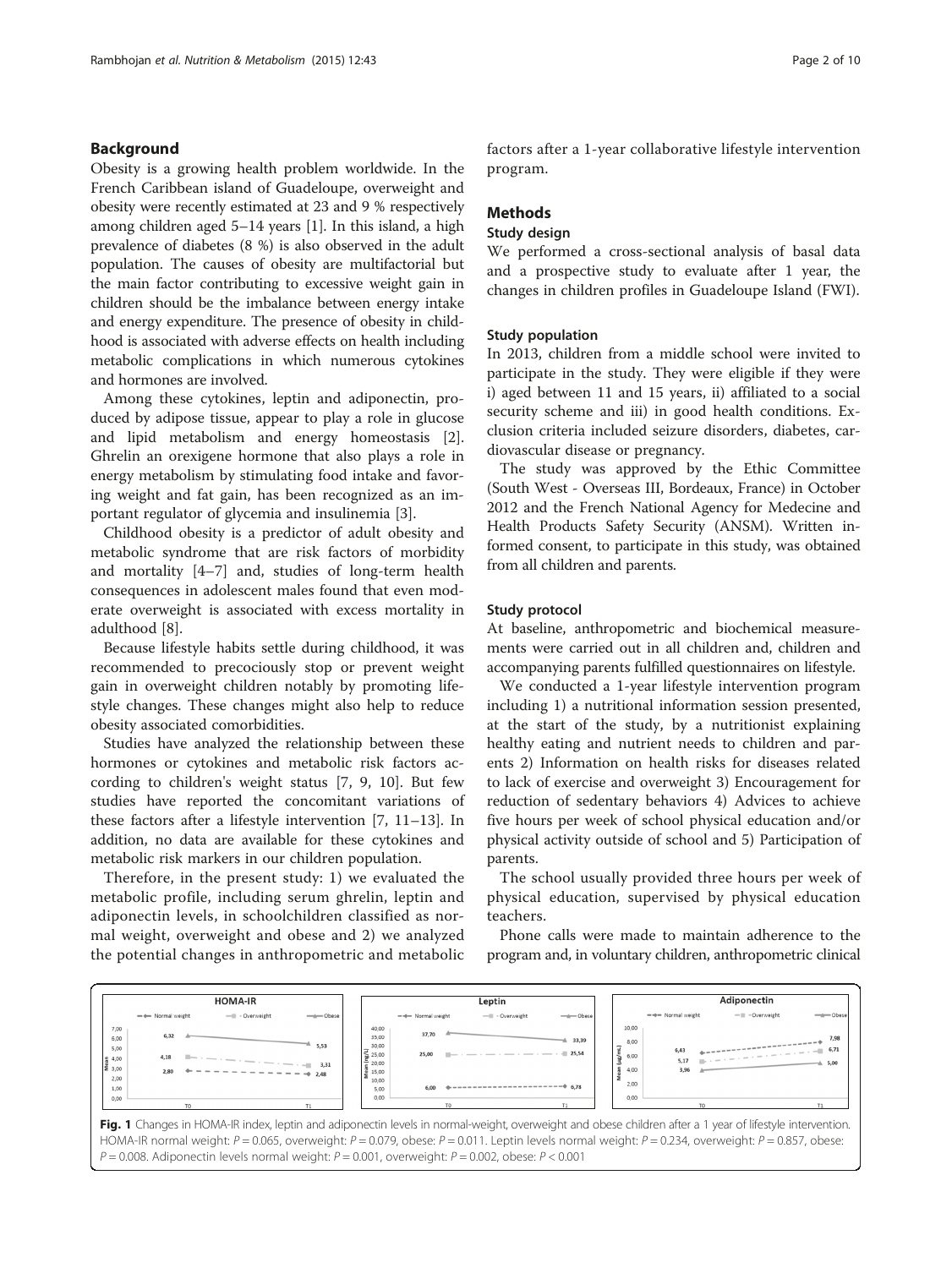and biological parameters (except ghrelin concentrations) were evaluated after the 1-year lifestyle intervention.

#### Data collection

Clinical and biological examinations were performed at the referring Health Centre of Guadeloupe (AGREXAM). Participants were interviewed by a research Engineer and physicians using standard questionnaires that provided information on age, sex, anthropometric measurements, lifestyle and use of treatments.

Anthropometric measurements were performed by trained nurses. Height in centimeters (cm) and weight in kilograms (kg) were measured with participants standing without shoes and lightly clothed. The body mass index (BMI) was calculated as weight/height<sup>2</sup> (kg/m<sup>2</sup>). The standard deviation score of body mass index (BMI Z-score) was used to provide a standard indicator of relative adiposity [\[14\]](#page-8-0) and was calculated as [(measured value – average value in the reference population)/standard deviation in the reference population] using a "Pediatric z-Score Calculator". Waist circumference (WC) in centimeters (cm) was measured in a standing position at the navel level at minimal respiration and the waist-toheight ratio (WHtR) was calculated.

Systolic and diastolic blood pressure (SBP and DBP, respectively) were assessed using automated monitors after resting for at least 5 min. The retained values were the average of two readings (left and right arms).

Pubertal stage was assessed according to Tanner [\[15](#page-8-0)]. Tanner stages 3, 4 and 5 defined pubertal/post-pubertal development.

#### Laboratory measurements

#### Blood sample analysis

Blood samples were collected by venipuncture after an overnight fast. The biochemical analyses were performed in a single laboratory using the same methods.

Blood glucose level (mmol/L) was assessed using the glucose oxidase method. Serum lipid levels (mmol/L) were measured enzymatically.

Serum insulin levels (μIU/mL) were measured using the COBAS electro chemiluminescence immune assay test (Roche Diagnostics, Basel, Switzerland). The homeostasis model assessment to determined insulin resistance (HOMA-IR) was calculated using the following formula: [fasting insulin (μIU/mL) x fasting glucose (mmol/L)/22.5] [[16\]](#page-8-0).

Plasma samples were frozen at −80 °C until measurements of ghrelin, leptin and adiponectin and assayed in duplicate. Total ghrelin (ng/L) was measured with RIA kit Merck-Millipore® (EZGRT-89 K), leptin ng/mL and total adiponectin (μg/mL) were measured with ELISA kits Biovendor® (RD191001100) and Alpco® (47- ADPHUE-01) respectively. These measurements were

made concomitantly for the samples collected at baseline and at one year (end of the study).

# Definition of factors

Weight status The children were classified according to the definition of overweight and obesity by the International Obesity Task Force (IOTF), that provide age and sex specific cut off points in childhood (from 2–18 years), predicting the accepted adult cut off points of a BMI of 25 and 30  $\text{kg/m}^2$  (for overweight and obesity respectively) [[17](#page-8-0)]. The three categories were defined as follows: normal weight with  $BMI < IOTF-25$  kg/m<sup>2</sup>, overweight with  $BMI \geq IOTF-25$  kg/m<sup>2</sup> and  $BMI < IOTF-$ 30 kg/m<sup>2</sup> and obesity.with BMI ≥ IOTF-30 kg/m<sup>2</sup>.

Abdominal obesity in children was defined as WHtR greater or equal to 0.5 [[18\]](#page-8-0).

Blood lipid abnormalities was defined as HDLcholesterol <1.03 or TG  $\geq$  1.7 [\[18\]](#page-8-0).

Insulin resistance was defined by a HOMA-IR > 3.16 [[19\]](#page-8-0).

#### Statistical analysis

Data are presented as numbers (percentages) for categorical variables and as means ± standard deviations (SD) for continuous variables. The chi-squared test and ANCOVA with adjustment for age, sex were used to test percentage and mean differences between the three groups. Non parametric tests were used for comparison between data at baseline and 1-year.

The Pearson correlation test was used to study the relationships between serum ghrelin, leptin, adiponectin concentrations and the other continuous variables.

We also used the multivariate linear regressions in the overall study population to evaluate the associations of serum ghrelin, leptin and adiponectin as dependent variables and age, gender, weight status, Tanner stage and HOMA-IR as independent variables.

The IBM SPSS Statistics software version 21 was used for data analyses. All tests were two-sided and a  $P$  value < 0.05 was considered significant.

# Results

#### Analysis of parameters at baseline

Overall 120 children of both sexes were enrolled in the study.

The accompanying parents were 80 % women and 20 % men. Forty four (37 %) of them were overweight/obese  $(BMI > 25 \text{ kg/m}^2)$  and 29 % were obese  $(BMI \ge 30 \text{ kg/m}^2)$ . Family history of diabetes was noted in 50 % of accompanying parents and 7 % had personal history of diabetes.

The children were categorized into three groups: group 1 (G1: normal weight;  $n = 44$ ), group 2 (G2: overweight;  $n = 39$ ) and group 3 (G3: obeses;  $n = 37$ ). The characteristics of the study population according to weight status at baseline are presented in Table [1](#page-3-0).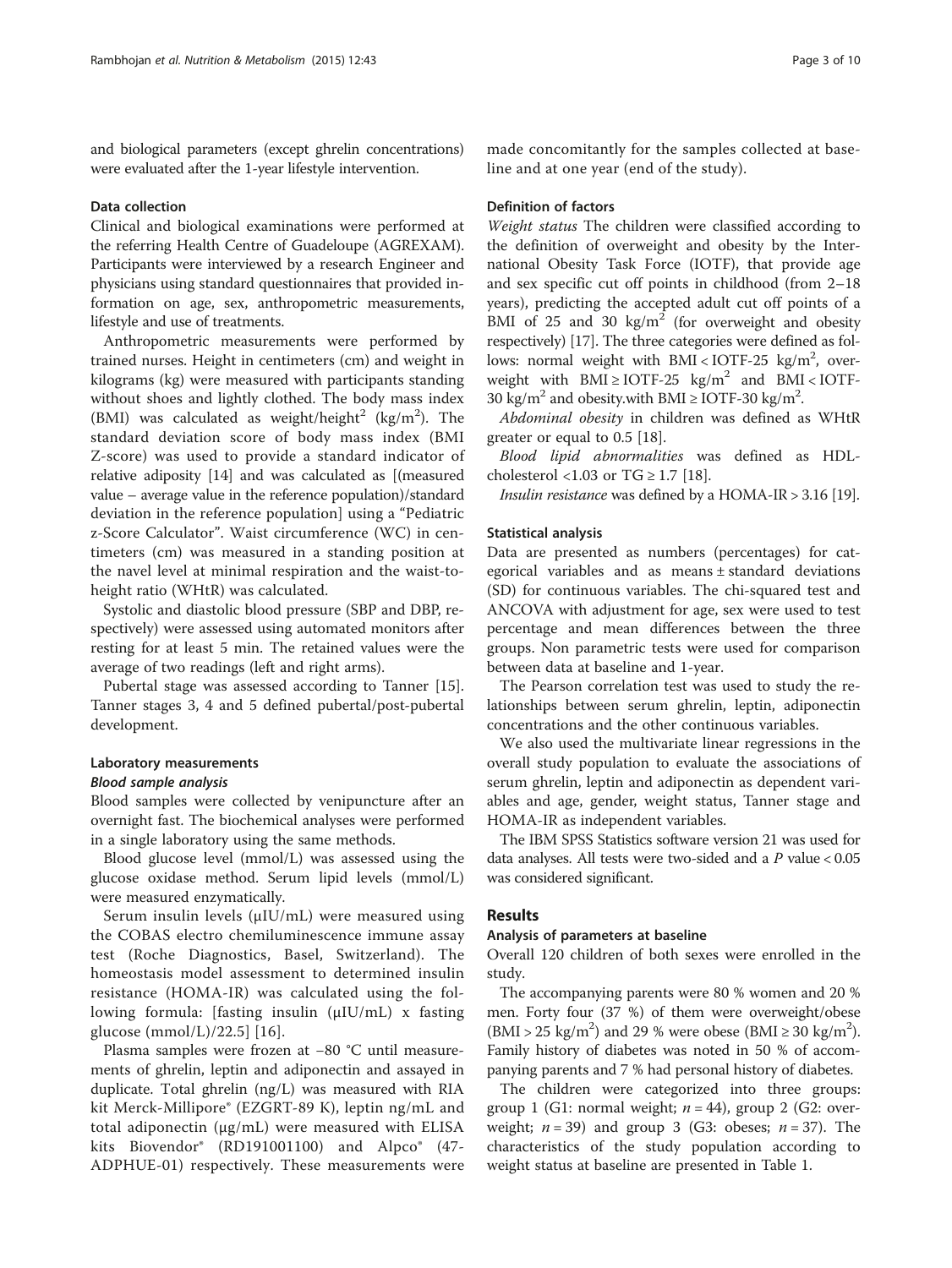<span id="page-3-0"></span>Table 1 Characteristics of school-children 11 to 15 years according to weight status at baseline

| Parameters                                     | Overall         | Normal-weight               | Overweight                     | Obese                          | P       |
|------------------------------------------------|-----------------|-----------------------------|--------------------------------|--------------------------------|---------|
|                                                | $n = 120$       | $n = 44$                    | $n = 39$                       | $n = 37$                       |         |
| Sex (girls)                                    | 59.2 %          | 52.3 %                      | 69.3 %                         | 56.8 %                         | 0.270   |
| Age (Years)                                    | $12.4 \pm 1.1$  | $12.2 \pm 1.0$              | $12.5 \pm 1.2$                 | $12.7 \pm 1.1$                 | 0.130   |
| BMI (Kg/m <sup>2</sup> )                       | $24.1 \pm 6.1$  | $18.4 \pm 2.3***$           | $24.2 \pm 1.6$ <sup>¥¥¥</sup>  | $30.1 \pm 4.9$ <sup>§§§</sup>  | < 0.001 |
| BMI z-score                                    | $1.08 \pm 1.18$ | $-0.17 \pm 1.04***$         | $1.47 \pm 0.23$ <sup>¥¥¥</sup> | $2.15 \pm 0.26$ <sup>§§§</sup> | < 0.001 |
| WC (cm)                                        | $73.9 \pm 12.9$ | $62.9 \pm 7.1***$           | $75.1 \pm 6.5$ <sup>¥¥¥</sup>  | $86.6 \pm 10.3$ <sup>§§§</sup> | < 0.001 |
| WHtR                                           | $0.46 \pm 0.08$ | $0.39 \pm 0.04***$          | $0.47 \pm 0.04$ <sup>¥¥¥</sup> | $0.53 \pm 0.06$ <sup>§§§</sup> | < 0.001 |
| Abdominal obesity (%)                          | 32.5 %          | $2.3 \%$ ***                | 28.2 % <sup>¥¥</sup>           | 73.0 % <sup>§§§</sup>          | < 0.001 |
| Tanner stage $\geq$ 3 (pubertal/post pubertal) | 92.5 %          | 90.9 %                      | 92.3 %                         | 94.6 %                         | 0.82    |
| SBP (mmHg)                                     | $113 \pm 10$    | $110 \pm 9**$               | $113 \pm 8$                    | $116 \pm 12$                   | 0.015   |
| DBP (mmHg)                                     | $68 \pm 8$      | $66 \pm 6$                  | $69 \pm 9$                     | $70 \pm 7$                     | 0.126   |
| HDL-Cholesterol (mmol/L)                       | $1.32 \pm 0.35$ | $1.52 \pm 0.36***$          | $1.22 \pm 0.28$ <sup>¥¥¥</sup> | $1.18 \pm 0.28$ <sup>§§§</sup> | < 0.001 |
| HDL-Cholesterol < 1.03 mmol/L(%)               | 21.7 %          | 11.4 %                      | 28.2 %¥                        | 27.0 %                         | 0.261   |
| LDL-Cholesterol (mmol/L)                       | $2.57 \pm 0.67$ | $2.55 \pm 0.72$             | $2.59 \pm 0.62$                | $2.57 \pm 0.69$                | 0.970   |
| Triglycerides(mmol/L)                          | $0.78 \pm 0.44$ | $0.66 \pm 0.34***$          | $0.74 \pm 0.35$                | $0.95 \pm 0.57$                | 0.007   |
| Triglycerides $\geq$ 1.7 mmol/L (%)            | 4.2 %           | $0\%$ <sup>*</sup>          | 5.1 %                          | 8.1 %                          | 0.287   |
| Fasting blood glucose (mmol/L)                 | $4.8 \pm 0.4$   | $4.7 \pm 0.4$               | $4.8 \pm 0.4$                  | $4.9 \pm 0.4$                  | 0.019   |
| Insulin (µIU/mL)                               | $21.3 \pm 12.9$ | $14.6 \pm 4.6$ ***          | $21.7 \pm 13.9^4$              | $28.8 \pm 14.3$ <sup>§</sup>   | < 0.001 |
| HOMA-IR                                        | $4.6 \pm 3.0$   | $3.5 \pm 1.1***$            | $4.7 \pm 3.0^4$                | $6.5 \pm 3.5^{\frac{6}{3}}$    | < 0.001 |
| $HOMA-IR > 3.16$ (%)                           | 65.0 %          | 38.6 %***                   | 71.8 % <sup>¥¥</sup>           | 89.2 %                         | < 0.001 |
| Ghrelin (ng/L)                                 | $1379 \pm 488$  | $1541 \pm 514$ <sup>*</sup> | $1355 \pm 440$                 | $1221 \pm 457$                 | 0.012   |
| Leptin ng/mL                                   | $22.9 \pm 20.4$ | $8.5 \pm 6.1***$            | $23.6 \pm 12.6$ <sup>¥¥¥</sup> | $39.6 \pm 22.9$ <sup>§§§</sup> | < 0.001 |
| Adiponectin µg/mL                              | $5.4 \pm 2.6$   | $6.8 \pm 2.8***$            | $4.9 \pm 2.2$ <sup>¥¥</sup>    | $4.1 \pm 1.8$                  | < 0.001 |

Data in this table are mean  $\pm$  SD and column percentage

BMI body mass index, WC waist circumference, WHtR wait-to-height ratio, SBP systolic blood pressure, DBP diastolic blood pressure, HDL-C high density lipoprotein cholesterol, LDL-C low density lipoprotein cholesterol, TG triglycerides, HOMA-IR homeostasis model assessment-insulin resistance

 $P: P$  value for global comparison between the three groups

Comparison for normal-weight vs obese children \*  $P < 0.05$ , \*\*  $P < 0.01$ , \*\*\*  $P < 0.001$ 

Comparison for normal-weight vs overweight children  ${}^{4}P$  < 0.05,  ${}^{44}P$  < 0.01,  ${}^{444}P$  < 0.001

All p-values are in italic and significant p-value are in bolditalic

The mean age of the study population was  $12.4 \pm$ 1.1 years and 59 % were girls. Tanner stages were distributed as follows: stage 2: 7.5 %, stage 3: 58.3 %, stage 4: 30 % and stage 5: 4.2 %.

Overall, 92.5 % of the children had a tanner stage  $\geq$  3 (pubertal/post pubertal development) with no significant difference between the three groups ( $P = 0.82$ , Table 1). The frequency of children eating at school canteen was higher in normal weight (53 %) than in overweight (28 %) and obese (30 %) children;  $(P = 0.027)$ , (data not shown).

In accordance with the design of the study, all the anthropometric parameters (BMI, BMI z-score, WC and WC/height) were significantly different between the three groups ( $P < 0.001$  for all parameters). Obese children had higher SBP ( $P = 0.015$ ), triglycerides ( $P = 0.007$ ), fasting blood glucose ( $P = 0.019$ ), insulin ( $P < 0.001$ ) and leptin levels  $(P < 0.001)$ , whereas they had lower HDL-C  $(P < 0.001)$ , ghrelin  $(P = 0.001)$  and adiponectin levels  $(P < 0.001)$  than the other groups. Abdominal obesity and insulin resistance were also more frequently found in the obese group  $(P < 0.001$  for both).

Leptin levels were higher in girls than in boys in the overall study sample (27 *vs* 16 ng/mL;  $P = 0.004$ ) whereas no significant gender differences were found for adiponectin ( $P = 0.164$ ) and ghrelin levels ( $P = 0.110$ ).

The correlations between leptin, ghrelin, adiponectin levels and the other continuous variables: anthropometric parameters, blood lipids and insulin levels, among boys and among girls respectively are presented in Table [2a and b.](#page-4-0) Leptin, ghrelin, adiponectin levels were significantly correlated with the three anthropometric parameters (BMI z score, WC, WHt) in both genders except for ghrelin in girls. Concerning FBG and blood lipid parameters, in boys, significant correlations were found except for ghrelin with TG levels, for leptin with FBG and LDL-C and for adiponectin with FBG, LDL-C and TG levels. In girls, no significant correlation was

Comparison for overweight *vs* obese children:  ${}^{5}\!P\!<0.05,$   ${}^{5\!5}\!P\!<0.01,$   ${}^{5\!5\!5}\!P\!<0.001$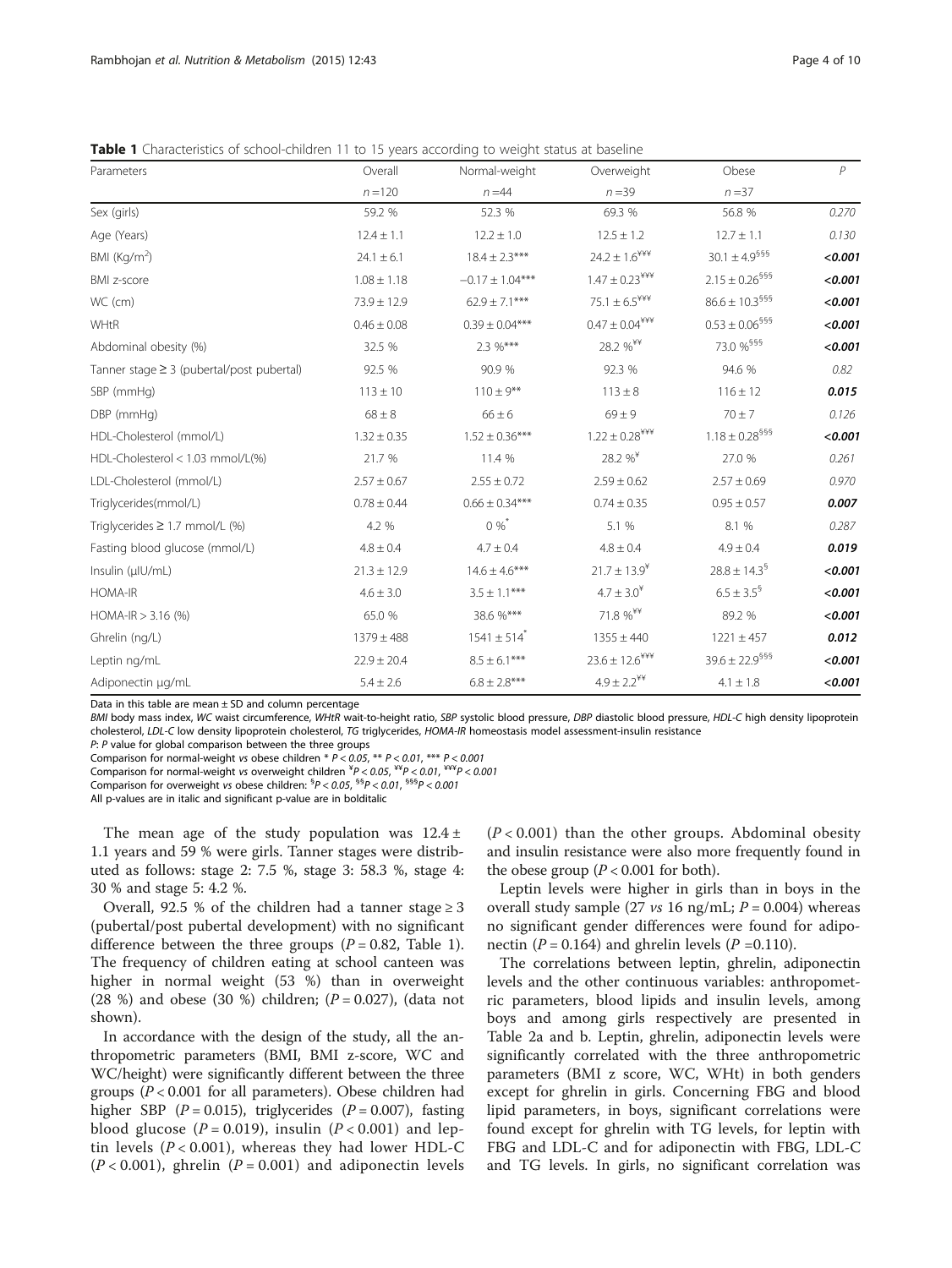| Parameters         | 2a: Boys       |         |               |                |                     | 2b: Girls |                |       |               |         |                     |         |
|--------------------|----------------|---------|---------------|----------------|---------------------|-----------|----------------|-------|---------------|---------|---------------------|---------|
|                    | Ghrelin (ng/L) |         | Leptin(ng/mL) |                | Adiponectin (µg/mL) |           | Ghrelin (ng/L) |       | Leptin(ng/mL) |         | Adiponectin (µg/mL) |         |
|                    |                | Р       |               | $\overline{P}$ |                     | P         |                | Р     |               | P       |                     | P       |
| <b>BMI</b> z-score | $-0.59$        | < 0.001 | 0.70          | < 0.001        | $-0.40$             | 0.005     | $-0.08$        | 0.523 | 0.66          | < 0.001 | $-0.40$             | 0.001   |
| WC (cm)            | $-0.64$        | < 0.001 | 0.78          | < 0.001        | $-0.46$             | 0.001     | $-0.12$        | 0.313 | 0.79          | < 0.001 | $-0.46$             | < 0.001 |
| WHtR               | $-0.51$        | < 0.001 | 0.85          | < 0.001        | $-0.36$             | 0.013     | $-0.10$        | 0.399 | 0.73          | < 0.001 | $-0.50$             | < 0.001 |
| FBG (mmol/L)       | $-0.37$        | 0.001   | 0.25          | 0.087          | $-0.10$             | 0.483     | 0.07           | 0.587 | 0.36          | 0.003   | $-0.32$             | 0.006   |
| HDL-C (mmol/L)     | 0.41           | 0.005   | $-0.36$       | 0.013          | 0.57                | < 0.001   | 0.16           | 0.190 | $-0.39$       | 0.001   | 0.46                | < 0.001 |
| LDL-C (mmol/L)     | 0.36           | 0.014   | 0.28          | 0.058          | 0.11                | 0.485     | 0.17           | 0.149 | $-0.05$       | 0.707   | $-0.02$             | 0.881   |
| TG (mmol/L)        | $-0.10$        | 0.492   | 0.53          | < 0.001        | $-0.18$             | 0.238     | 0.21           | 0.076 | 0.25          | 0.038   | $-0.07$             | 0.585   |
| Insulin (µU/ml)    | $-0.52$        | < 0.001 | 0.55          | < 0.001        | $-0.44$             | 0.002     | $-0.13$        | 0.267 | 0.47          | < 0.001 | $-0.35$             | 0.003   |
| HOMA-IR index      | $-0.53$        | < 0.001 | 0.57          | < 0.001        | $-0.44$             | 0.002     | $-0.11$        | 0.357 | 0.50          | < 0.001 | $-0.36$             | 0.003   |

<span id="page-4-0"></span>Table 2 Correlations between Ghrelin, Adiponectin and Leptin and anthropometric and metabolic parameters among school-children by gender 11 to 15 years at baseline

BMI body mass index, WC waist circumference, WHtR wait-to-height ratio, FBG Fasting blood glucose, HDL-C high density lipoprotein cholesterol, LDL-C low density lipoprotein cholesterol, TG triglycerides, HOMA-IR homeostasis model assessment-insulin resistance

All p-values are in italic and significant p-value are in bolditalic

found for ghrelin with the 4 parameters, for leptin with LDL-C and for adiponectin with LDL-C and TG.

High significant correlations were also noted between ghrelin, leptin and adiponectin levels with insulin levels and HOMA-IR in both genders except for ghrelin levels in girls.

All anthropometric parameters were positively correlated with insulin and HOMA-IR in both genders (data not shown).

In considering the weight status of accompanying parents, insulin resistance (HOMA IR > 3.16) was noted in 61 % of children from parents with normal weight and in 70 % of children from overweight or obese parents (data not shown).

Table 3 presents the results of the multivariate linear regression analyses exploring the associations of ghrelin, adiponectin and leptin with age, gender, weight status, HOMA-IR and tanner stage as independent variables, at baseline.

In model 1, for ghrelin levels, no significant association was noted with the five variables but association with HOMA-IR was nearly significant ( $P = 0.070$ ). The model accounted for 15 % ( $r^2$  = 0.15) of the variability in ghrelin levels.

In model 2, for adiponectin levels, significant negative associations were noted with overweight  $(P = 0.002)$ , obesity  $(P = 0.001)$  and HOMA-IR  $(P = 0.010)$  and the model accounted for 26 % ( $r^2$  = 0.26) of the variability in adiponectin levels.

In model 3, for leptin levels, significant positive associations were noted with gender  $(P = 0.011)$ , overweight  $(P < 0.001)$ , obesity  $(P < 0.001)$  and HOMA-IR  $(P = 0.002)$ . The average increase in leptin levels was 7.9 ng/dL for gender (girls), 13.9 ng/dL for overweight, 26.4 ng/dL for obesity and 1.50 ng/dL for each unit of HOMA-IR. This multivariate model accounted for 58 % ( $r^2 = 0.58$ ) of the variability in leptin levels.

| Variables           | Model 1 Ghrelin (ng/L)                |       | Model 2 - Adiponectin (µg/mL)         | Model 3 Leptin (ng/mL)                |               |         |
|---------------------|---------------------------------------|-------|---------------------------------------|---------------------------------------|---------------|---------|
|                     | $r^2 = 0.15$<br>Adjusted $r^2 = 0.11$ |       | $r^2 = 0.26$<br>Adjusted $r^2$ = 0.22 | $r^2 = 0.58$<br>Adjusted $r^2 = 0.56$ |               |         |
|                     | nSRC (SE)                             | Р     | nSRC (SE)                             | P                                     | nSRC (SE)     | P       |
| Age (Years)         | $-113(88)$                            | 0.205 | 0.44(0.44)                            | 0.318                                 | 3.18(2.61)    | 0.226   |
| Gender (girls)      | $-71(102)$                            | 0.488 | 0.68(0.51)                            | 0.187                                 | 7.87 (3.02)   | 0.010   |
| Weight Status       |                                       |       |                                       |                                       |               |         |
| Overweight          | $-81(109)$                            | 0.455 | $-1.67(0.53)$                         | 0.002                                 | 13.88 (3.15)  | < 0.001 |
| Obese               | $-164(119)$                           | 0.171 | $-2.10(0.59)$                         | 0.001                                 | 26.36 (3.49)  | < 0.001 |
| Tanner stage 2 to 5 | 52 (135)                              | 0.689 | $-0.45(0.68)$                         | 0.508                                 | $-0.73(4.01)$ | 0.856   |
| <b>HOMA-IR</b>      | $-29(16)$                             | 0.071 | $-0.21(0.08)$                         | 0.010                                 | 1.50(0.47)    | 0.002   |

Table 3 Multivariate linear regression for Ghrelin, Adiponectin and Leptin levels in 120 schoolchildren 11 to 15 years, at baseline

nSRC non standardized regression coefficient, SE standard error, HOMA-IR homeostasis model assessment forinsulin resistance

All p-values are in italic and significant p-value are in bolditalic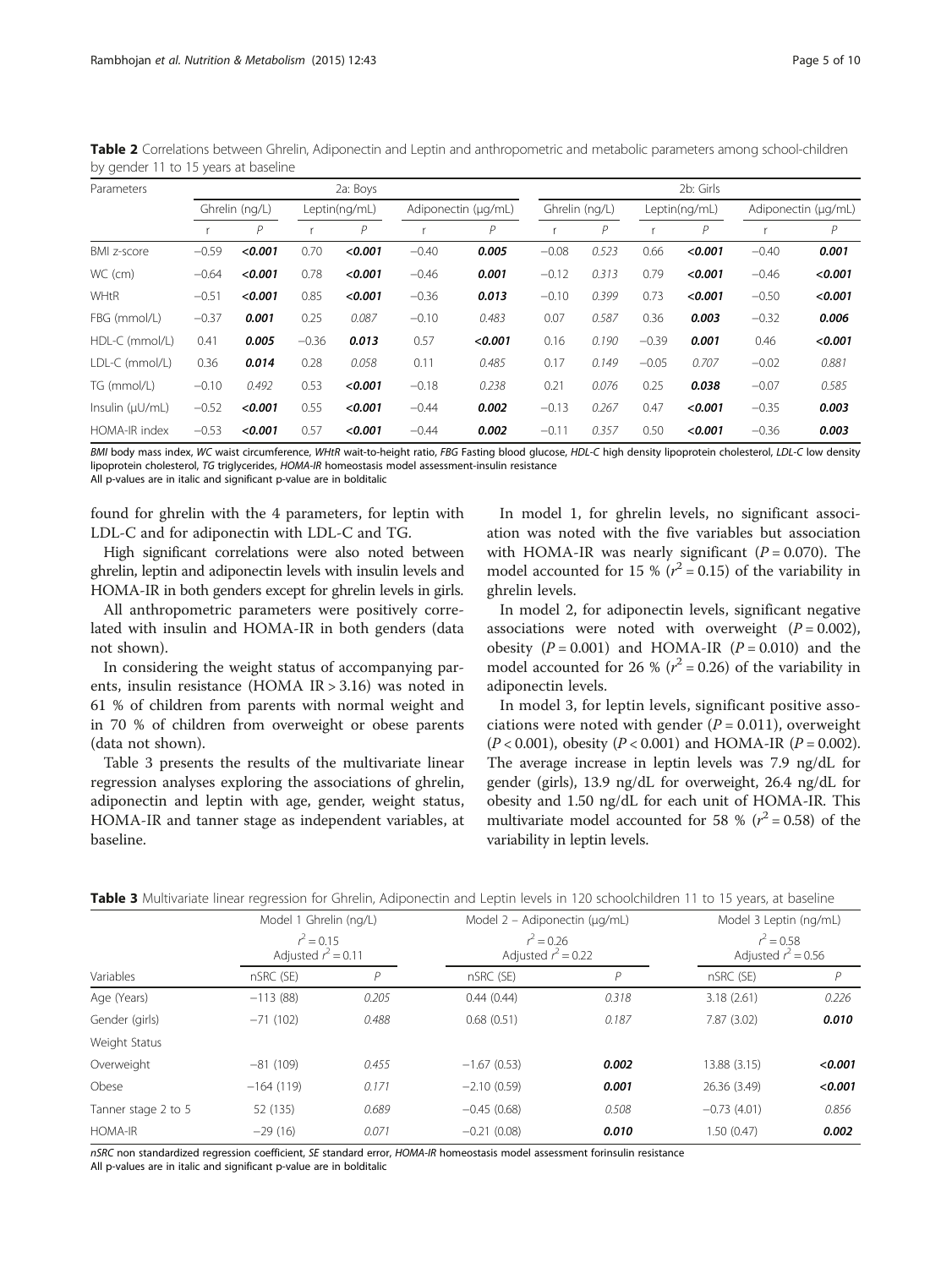No significant average change in ghrelin, leptin and adiponectin levels was noted in relation with tanner stage.

Table 4 presents changes in clinical and metabolic parameters at one year of follow-up. Of the 120 children who participated to the study at baseline, 83 have accepted to undergo evaluation for clinical and biological parameters after one year (28 in normal weight, 28 in overweight, and 27 in obese children).

Mean BMI z-score significantly decreased in overweight (1.47 to 1.33;  $P = 0.021$ ) and obese children (2.18) to 2.08;  $P = 0.008$ ) whereas, no significant change was noted in the normal weight group  $(-0.10 \text{ to } -0.16; P = 0.446)$ (Table 4).

Concerning the metabolic parameters, significant decreases were observed in normal weight children for LDL-C  $(P = 0.018)$  and insulin levels  $(P = 0.048)$ . The HDL-C levels decreased in this group ( $P < 0.001$ ) but remained higher than in the other groups. Fasting blood glucose ( $P = 0.047$ ), LDL-C ( $P = 0.015$ ) and insulin levels  $(P = 0.019)$  improved in overweight children. In obese children, significant improvements were also observed in FBG ( $P = 0.002$ ), insulin levels ( $P = 0.019$ ) and HOMA-IR  $(P = 0.011)$ . Significant rises in adiponectin levels were observed in normal weight overweight and obese children ( $P = 0.001$ ,  $P = 0.002$ ,  $P < 0.001$  respectively). Leptin levels remained unchanged at 1 year of follow-up in normal weight and overweight children but decreased significantly in obese children ( $P = 0.008$ ). Table 4 and fig. [1](#page-1-0) present changes in clinical and metabolic parameters at one year of follow-up.

Combining the results of the three groups, a nearly significant correlation was found between changes in BMI z-score, and changes in leptin concentrations ( $r = 0.20$ ;  $P = 0.060$ ). This positive correlation was significant in the obese group ( $r = 0.39$ ;  $P = 0.049$ ). Conversely no significant correlation was found between changes in BMI z-score, and both changes in HOMA-IR and adiponectin levels (data not shown).

We evaluated the frequencies of children undergoing concomitant changes in the three metabolic parameters at 1 year (decrease HOMA IR and leptin levels and increase adiponectin levels) and we found a frequency of 27 % in children from parents with normal weight and of 37 % in children from overweight or obese parents.

### Discussion

The current study is the first to evaluate the metabolic profile in overweight and obese Guadeloupean children. Obesity was associated with an adverse metabolic profile including, high frequencies of abdominal obesity (73 %) and of insulin resistance (89 %) highlighting the risk for development of type 2 diabetes and future cardiovascular complications in adulthood [[4, 20\]](#page-8-0). These obese children also exhibited, at baseline, the highest values for triglycerides and leptin levels and the lowest values for HDL-cholesterol, ghrelin and adiponectin levels. In addition, leptin levels appeared to have a stronger relationship with weight status and HOMA-IR than ghrelin and adiponectin at baseline which is in favor of a role of leptin in body weight regulation [[21\]](#page-8-0). Our 1-year collaborative lifestyle intervention, led to improvements in BMI z-score and in most of the metabolic parameters particularly in the obese children. The results, after the intervention, also showed that changes in BMI z-score correlated with changes in leptin levels. Leptin levels decreased significantly only in the obese group whereas adiponectin concentrations increased in normal weight, overweight and obese children.

#### Anthropometric parameters

All the anthropometric parameters (WC, WHtR and BMI Z-score) were significantly correlated with ghrelin, leptin and adiponectin except in girls in whom no correlation with ghrelin was observed. Abdominal obesity, defined in children as WHtR greater than 0.5 [[18\]](#page-8-0), has

Table 4 Clinical and biological parameters in 83 children at baseline and after 1 year of a lifestyle intervention program

| Parameters          | Normal-weight $(n = 28)$ |                  |         |                 | Overweight $(n = 28)$ |       |                 | Obese $(n = 27)$ |         |  |
|---------------------|--------------------------|------------------|---------|-----------------|-----------------------|-------|-----------------|------------------|---------|--|
|                     | Baseline                 | T1-year          | P       | <b>Baseline</b> | T1-year               | P     | Baseline        | T1-year          | P       |  |
| BMI z-score         | $-0.10 \pm 1.03$         | $-0.16 \pm 0.85$ | 0.446   | $1.47 \pm 0.24$ | $1.33 \pm 0.44$       | 0.021 | $2.18 \pm 0.27$ | $2.08 \pm 0.40$  | 0.008   |  |
| FBG (mmol/L)        | $4.67 \pm 0.38$          | $4.63 \pm 0.34$  | 0.690   | $4.82 \pm 0.42$ | $4.69 \pm 0.42$       | 0.047 | $4.95 \pm 0.40$ | $4.69 \pm 0.35$  | 0.002   |  |
| HDL-C (mmol/L)      | $1.59 \pm 0.36$          | $1.45 \pm 0.31$  | < 0.001 | $1.21 \pm 0.28$ | $1.18 \pm 0.21$       | 0.425 | $1.19 \pm 0.29$ | $1.14 \pm 0.28$  | 0.248   |  |
| LDL-C (mmol/L)      | $2.61 \pm 0.75$          | $2.37 \pm 0.66$  | 0.018   | $2.68 \pm 0.59$ | $2.48 \pm 0.48$       | 0.015 | $2.46 \pm 0.59$ | $2.43 \pm 0.47$  | 0.410   |  |
| TG (mmol/L)         | $0.55 \pm 0.26$          | $0.56 \pm 0.24$  | 0.945   | $0.78 \pm 0.40$ | $0.73 \pm 0.39$       | 0.682 | $0.86 \pm 0.32$ | $0.80 \pm 0.36$  | 0.254   |  |
| Insulin (µU/mL)     | $13.4 \pm 3.6$           | $11.8 \pm 6.1$   | 0.048   | $19.9 \pm 12.5$ | $15.8 \pm 7.0$        | 0.019 | $28.4 \pm 13.7$ | $26.2 \pm 17.7$  | 0.019   |  |
| HOMA-IR index       | $2.80 \pm 0.86$          | $2.48 \pm 1.37$  | 0.065   | $4.18 \pm 3.04$ | $3.31 \pm 1.56$       | 0.079 | $6.32 \pm 3.19$ | $5.53 \pm 3.95$  | 0.011   |  |
| Leptin (ng/mL)      | $6.0 \pm 5.19$           | $6.78 \pm 1.9$   | 0.234   | $25.0 \pm 13.0$ | $25.5 + 18.1$         | 0.857 | $37.7 \pm 22.5$ | $33.4 \pm 24.2$  | 0.008   |  |
| Adiponectin (µg/mL) | $6.43 \pm 2.51$          | $7.98 \pm 3.56$  | 0.001   | $5.17 \pm 2.39$ | $6.71 \pm 2.77$       | 0.002 | $3.96 \pm 1.84$ | $5.0 \pm 2.41$   | < 0.001 |  |

FBG fasting blood glucose, BMI body mass index, WC waist circumference, HOMA-IR homeostasis model assessment for insulin resistance All p-values are in italic and significant p-value are in bolditalic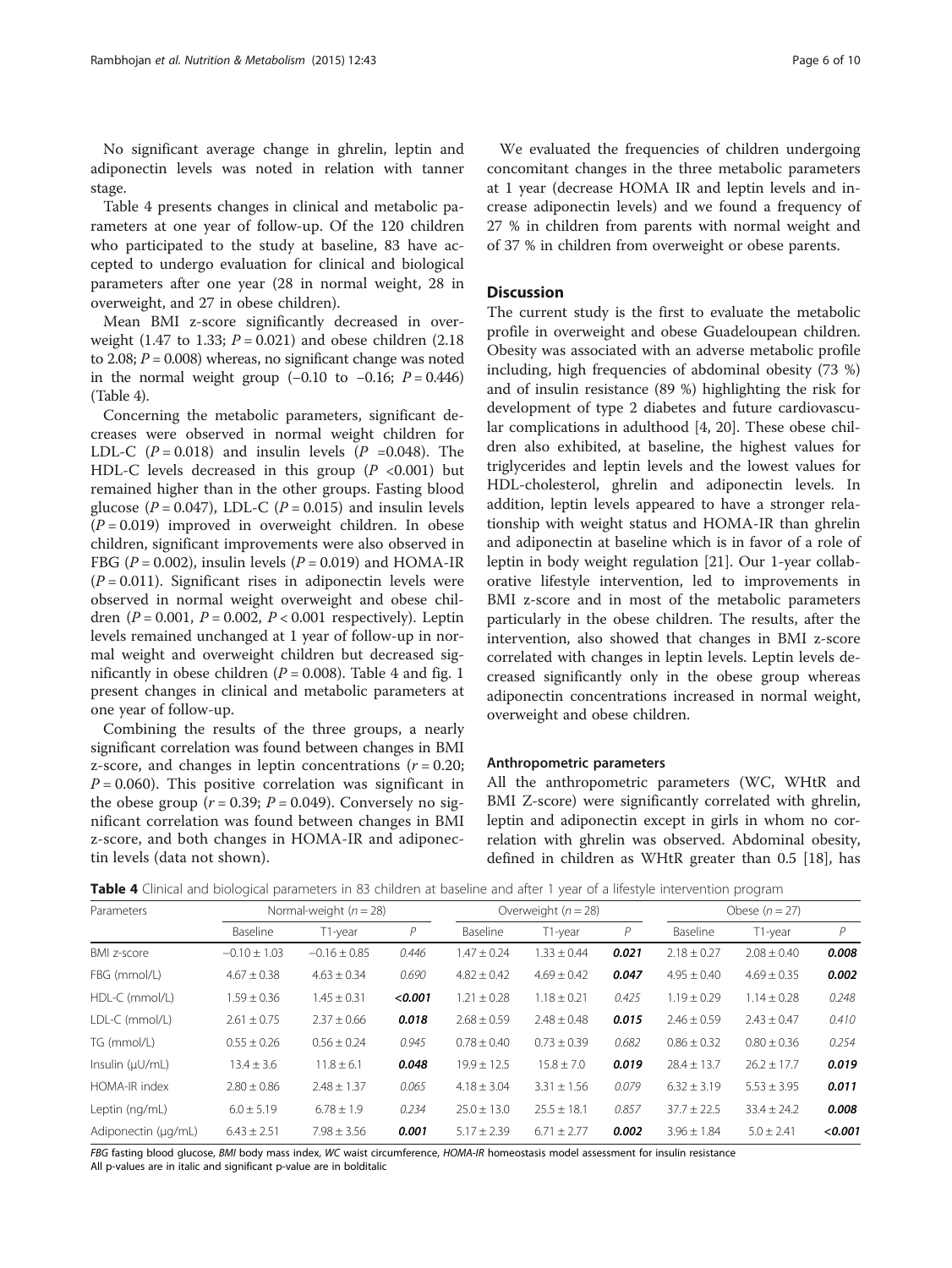been associated in adulthood with cardio vascular complications [\[18\]](#page-8-0) and was found in 2.3 % of normal weight, 28.2 % of overweight and 73 % of our obese children.

In a recent review, the authors recommended to pay more attention to abdominal obesity in children and adolescents because central body fat deposition increases the risk of cardio-metabolic risk factors, whatever the definition used for abdominal obesity and whatever the methods used for anthropometric measurements, [[22](#page-8-0)].

#### Metabolic profile, ghrelin and cytokines

The lowest HDL-C concentrations, the highest triglycerides and FBG concentrations and the highest values for HOMA-IR index were observed in the obese children. It is well known that obesity is associated with comorbidities such as dyslipidemia, hypertension, insulin resistance [[20, 23\]](#page-8-0) and with early indication of atherosclerosis [[24, 25](#page-8-0)]. We also observed high frequencies of insulin resistance (defined as HOMA-IR greater than 3.16) in obese (89 %), overweight (72 %) and normal weight children (39 %). Insulin sensitivity index was previously reported lower in black compared with white adolescents suggesting a more diabetic profile in the first group [\[26](#page-8-0)]. In our general population in which most people are of African ancestry and diabetes is highly prevalent (8 %), the results observed in children and adolescents highlight their high risk of metabolic complications. This risk is probably increased due to children family history showing 50 % of overweight and 7 % of diabetes in accompanying parents.

Despite ghrelin levels were not significantly associated with HOMA-IR in the linear regression (Table [3\)](#page-4-0), the hormone has been recognized as an important regulator of energy metabolism and serves as a physiological regulator of insulinemia and glycemia [\[3](#page-8-0)].

Adipose tissue is considered as an endocrine organ producing several proteins (including leptin and adiponectin) with important biological activity and, the adipocyte plays a central role in the balance, or imbalance, of metabolic homeostasis [\[27](#page-8-0)]. Adiponectin levels were the lowest and leptin levels the highest in the obese group. Numerous studies described significant negative correlations between adiponectin and the parameters of obesity. Low adiponectin concentrations which has been previously associated with coronary artery disease in the adult population of Guadeloupe [[28\]](#page-8-0) correlated with high plasma insulin levels and adverse blood lipid profile in the present study in children. Lower adiponectin levels in obesity were also associated with chronic inflammation, endothelial dysfunction, and insulin resistance [[29](#page-8-0), [30\]](#page-8-0). The three multivariate linear regression models for ghrelin, adiponectin and leptin levels, as dependent variables (Table [3\)](#page-4-0) and age, gender, weight status, tanner stage and HOMA-IR as independent variables, highlighted the

strong associations of leptin and adiponectin levels with body weight and insulin resistance at baseline. The model accounted for 58 % of variability in leptin levels compared with 26 and 15 % of variability in adiponectin and in ghrelin levels respectively. Leptin levels increased significantly by 1.50 ng/ml for each unit of HOMA-IR. These strong relationships were also reported in a study on 321 children (109 normal, 212 obese) aged 6–12 years, analysing leptin, ghrelin, adiponectin levels [[10](#page-8-0)]. In this study, leptin was found as the most sensitive adipokine marker for predicting the accumulation of cardiovascular risk factors and the presence of metabolic syndrome [\[10\]](#page-8-0). The gender difference for leptin levels, previously reported in children and adults [[7, 21, 31](#page-8-0)–[33](#page-8-0)], was also found in our study with girls exhibiting higher values than boys. This difference might reflect the higher ratio of subcutaneous to visceral fat in women than in men since serum leptin is strongly related to subcutaneous fat mass [[21](#page-8-0)]. But, other factors besides adiposity, such as sex steroids, might play a role in this gender difference [\[21\]](#page-8-0).

Leptin administration has been demonstrated to reduce obesity in leptin-deficient ob/ob mice [\[34\]](#page-9-0) and, to decrease food intake, body weight, increase energy expenditure and improve metabolic status in leptin deficient subjects [\[35, 36](#page-9-0)]. But, in most individuals, serum leptin levels are positively correlated with BMI and with indexes of obesity. Thus, the concept of leptin resistance has emerged to explain the paradoxical elevated leptin levels in obesity. Several mechanisms have been suggested to explain this leptin resistance, notably the impaired transport of leptin across blood brain barrier [\[37](#page-9-0)], or decrease of hypothalamic leptin receptor expression [[38\]](#page-9-0) as well as attenuation of leptin signaling by protein tyrosine phosphatases [\[39](#page-9-0)].

The mechanism by which increased body fat cause increased metabolic comorbidities is not really known. It was suggested that excess adipose tissue contribute to a state of chronic inflammation which promotes development of insulin resistance as well as other metabolic complications [\[40\]](#page-9-0). Leptin and adiponectin show opposite effects on inflammation and insulin resistance. While high leptin levels increase the expression of pro-inflammatory and pro-angiogenic factors [[41](#page-9-0)] adiponectin, improves peripheral insulin sensitivity, and induces the production of anti-inflammatory cytokines [\[42\]](#page-9-0).

# Changes in anthropometric and metabolic parameters after 1 year follow-up

In this study population without significant differences between groups in age, sex and Tanner stage distributions, we observed after the 1-year lifestyle intervention, a reducing in BMI z-score in overweight and obese children and improvements in most of the metabolic parameters with greater benefits in the obese group. This group showed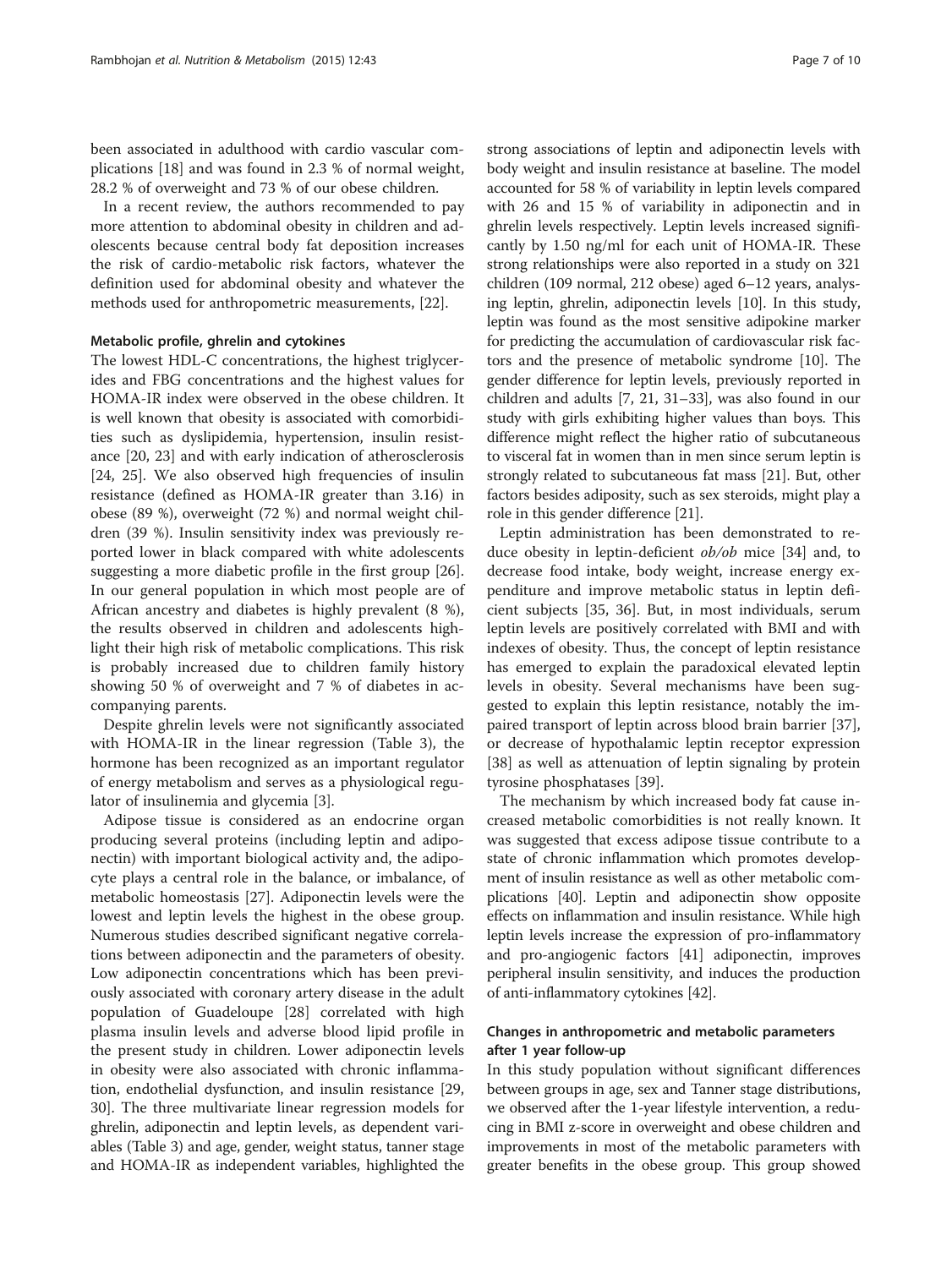significant improvements in fasting insulin levels, HOMA-IR, leptin and adiponectin levels. These results are interesting since increase of insulin levels, HOMA-IR and leptin levels would be expected after one year with increasing age or puberty. In fact, in EarlyBird, a prospective cohort study of healthy children, insulin resistance started to rise in mid-childhood, and HOMA-IR rose, almost linearly, from age of 8 [[43](#page-9-0)]. Ballabriga A et al. reported that both prepubertal boys and girls showed a progressive increase of leptin levels during the years prior to the onset of puberty and until Tanner's stage 11 [[44](#page-9-0)].

Serum leptin is believed to play a role in obesity but, although leptin levels were strongly associated with HOMA-IR and weight status at baseline, in the present study, significant decrease in leptin levels were noted only in obese children at one year follow-up. In other studies, after lifestyle intervention or after exercise training program, leptin levels decreased [[45](#page-9-0)] or remained unchanged [[7, 13,](#page-8-0) [46\]](#page-9-0). In addition, leptin levels increased in children without weight loss in one of these studies [[13](#page-8-0)].

At one year of follow-up, adiponectin levels increased significantly in the three groups although normal weight children showed no significant reduction of BMI zscore. Cambuli et al. evaluated adipokines levels but also fat-free mass and fat mass, before and after 1 year of lifestyle intervention in 104 overweight and obese children [[13\]](#page-8-0). In this study, adiponectin in particular increased from baseline at the end of the study. In addition, the authors found that changes in adiponectin were significantly and independently associated with changes in percent fat mass and that, even those children who did not lose weight obtained a significant reduction in percent fat mass [\[13](#page-8-0)]. It was previously reported that high adiponectin concentrations predicted lower prevalence of type 2 diabetes in obese Mexican children [\[47](#page-9-0)] and that low adiponectin concentrations were associated with increased risk of type 2 diabetes in adults [[48](#page-9-0), [49](#page-9-0)]. But, high leptin levels were not associated with risk of incident type 2 diabetes in an Aboriginal Canadian population [[48](#page-9-0)]. In our population having a high prevalence of type 2 diabetes, adiponectin could be a tool for monitoring overweight or obese children having marked insulinresistance.

#### Implications in prevention of overweight in children

The efficiency of lifestyle intervention for childhood obesity has been previously reported with changes in body weight but also changes in metabolic parameters. Moreover, obesity treatment programs are more effective in reducing overweight in children if parents are involved. The positive effect of eating in school canteen should be highlighted. Our children with normal weight ate more frequently in school canteen than the other groups. In fact, it is a beneficial factor since the menus follow the recommendations designed to lower fat and sugar and increase vegetables and fruit in meals. In addition, the children can take advantage of the infrastructure for physical activity and sport activities proposed by the school.

#### Limitation and strengths of the study

The potential limitations of our study include i) the small sample size even if other lifestyle intervention studies were conducted on small sample sizes [\[7](#page-8-0), [12](#page-8-0), [13](#page-8-0)] and ii) the absence of controls groups (without lifestyle intervention) that did not let us draw any causality link between the lifestyle intervention and the improvement of the parameters studied.

Nevertheless, the present study has a number of strengths. i) the children were healthy, comparable between groups for age, sex and Tanner stage distributions and presented no associated diseases that could influence the metabolic profile, ii) the use of traditional markers for metabolic disease (ie, lipid profile, insulin levels, HOMA-IR) and the measurement for the first time of adiponectin, leptin and ghrelin concentrations in a sample of Guadeloupean children and iii) the providing of data on changes in metabolic parameters at the end of the lifestyle intervention.

#### Conclusion

Abdominal obesity and insulin resistance, that could precede other metabolic complications, were frequent in obese children highlighting their high risk of obesity and type 2 diabetes in adulthood. The 1-year collaborative lifestyle intervention, involving children parents and teachers seems rather beneficial, notably in obese children, with improvements in body composition, insulin, leptin and adiponectin levels. This improvement is probably the result of different factors including the fight against sedentary lifestyles and changes in eating habits in the families.

These results might be used to encourage parents to participate in prevention programs against overweight. In addition, sensitization of families (children and accompanying) on health risks related to sedentary behaviors must be continuous.

#### Abbreviations

BMI: Body mass index; BMI z-score: Standard deviation score of body mass index; BP: Blood pressure; FBG: Fasting blood glucose; HDL-C: High-density lipoprotein Cholesterol; HOMA-IR: Homeostasis model assessment for insulin resistance; IOTF: International Obesity Task Force; LDL-C: Low-density lipoprotein Cholesterol; MetS: Metabolic syndrome; SD: Standard deviation; TG: Triglycerides; WC: Waist circumference; WHtR: Waist-to-height ratio.

#### Competing interests

The authors declare that they have no competing interests.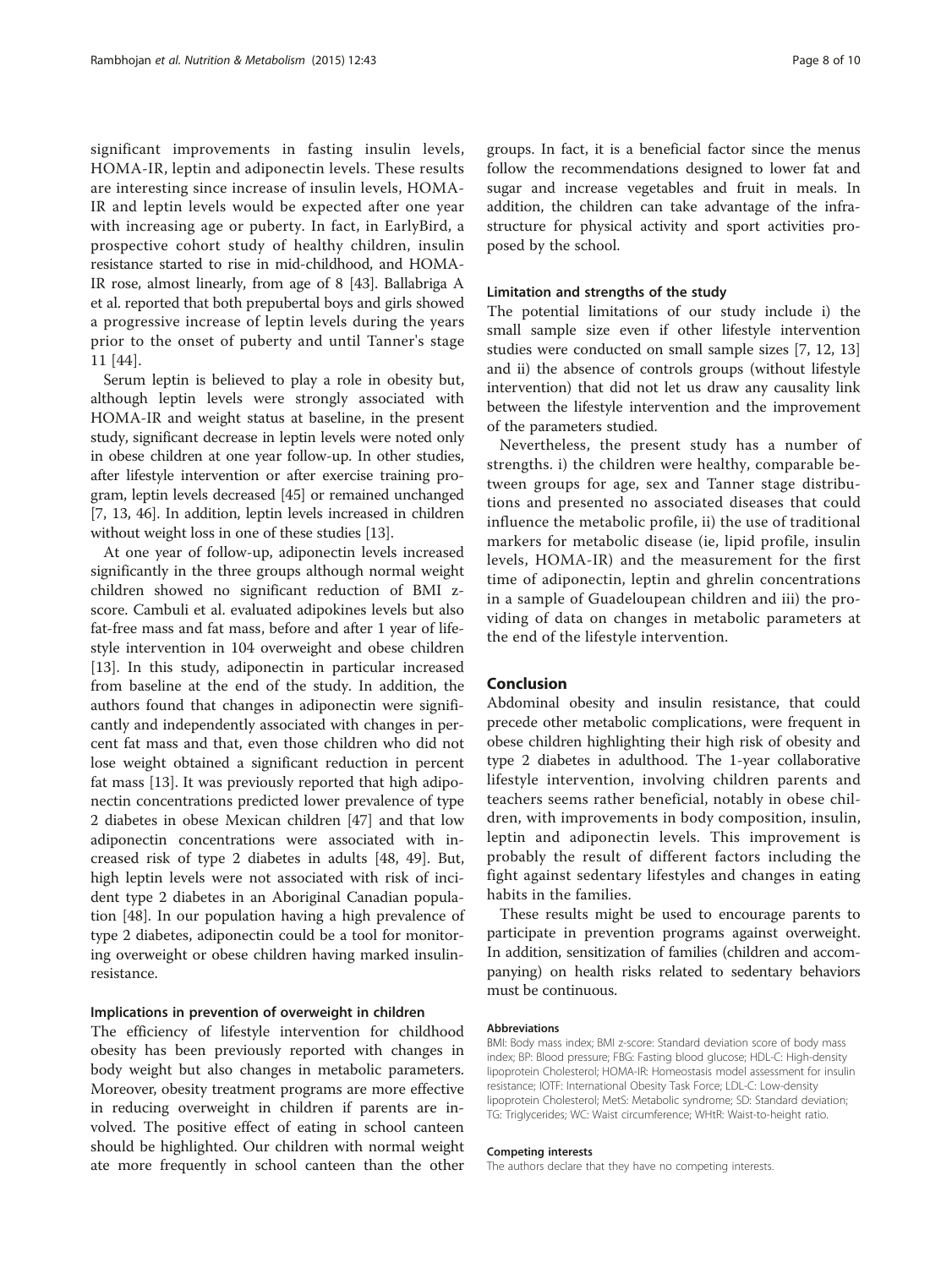#### <span id="page-8-0"></span>Authors' contributions

LF was responsible for the study design. JC and JP contributed to acquisition of clinical data. EBA and JML were responsible for the laboratory measurements. CR and LF performed the data analysis, interpreted the data and drafted the manuscript. EBA, LL, JD, JC, JP and JML revised the manuscript content. All authors read and approved the final manuscript.

#### Authors' information

CR is a PhD student in the research team ECM/LAMIA EA4540.

#### Acknowledgements

We would like to acknowledge all children and parents who participated in the study. Great thanks to the nurses and physicians of the AGREXAM Health Centre, to the teachers of physical education, to Mrs L Nesty, the headmaster of the middle school named "College Saint John Perse" located in Guadeloupe and to Dr M Meissonnier, the head of the Health Centre. We also thank Mrs Francine Mathis for language assistance.

#### Funding

This study was partly supported by grants from the University Hospital of Guadeloupe.

#### Author details

<sup>1</sup> Equipe de recherche sur le Risque Cardio métabolique, ECM/LAMIA EA4540, Université des Antilles et de la Guyane, Guadeloupe, France. <sup>2</sup>Sorbonne Université, UPMC Univ Paris 06, UMR\_S 1166, ICAN, F-75005 Paris, France. <sup>3</sup>INSERM, UMR\_S 1166, ICAN, F-75005 Paris, France. <sup>4</sup>AP-HP, Hôpital Pitié-Salpêtrière-Charles Foix, Biochimie Endocrinienne et Oncologique, F-75651 Paris, Cedex, France. <sup>5</sup>Service de cardiologie, CHU de Guadeloupe, 97159 Pointe-à-Pitre, Guadeloupe, France. <sup>6</sup>Réseau GRANDIR, Guadeloupe, France. <sup>7</sup>Centre d'Examens de Santé, AGREXAM, Guadeloupe, France.<br><sup>8</sup>Dénartement de Santé Publique. CHU 97159 Pointe-à-Pitre. Guadel Département de Santé Publique, CHU, 97159 Pointe-à-Pitre, Guadeloupe, FWI, France.

#### Received: 22 July 2015 Accepted: 9 November 2015 Published online: 14 November 2015

#### References

- Daigre JL, Atallah A, Boissin JL, Jean-Baptiste G, Kangambega P, Chevalier H, et al. The prevalence of overweight and obesity, and distribution of waist circumference, in adults and children in the French Overseas Territories: the PODIUM survey. Diabetes Metab. 2012;38:404–11.
- 2. Korner A, Kratzsch J, Gausche R, Schaab M, Erbs S, Kiess W. New predictors of the metabolic syndrome in children–role of adipocytokines. Pediatr Res. 2007;61:640–5.
- 3. Gil-Campos M, Aguilera CM, Canete R, Gil A. Ghrelin: a hormone regulating food intake and energy homeostasis. Br J Nutr. 2006;96:201–26.
- 4. Chen F, Wang Y, Shan X, Cheng H, Hou D, Zhao X, et al. Association between childhood obesity and metabolic syndrome: evidence from a large sample of Chinese children and adolescents. PLoS One. 2012;7:e47380.
- 5. Liu W, Lin R, Liu A, Du L, Chen Q. Prevalence and association between obesity and metabolic syndrome among Chinese elementary school children: a school-based survey. BMC Public Health. 2010;10:780.
- 6. Lloyd LJ, Langley-Evans SC, McMullen S. Childhood obesity and risk of the adult metabolic syndrome: a systematic review. Int J Obes (Lond). 2012;36:1–11.
- 7. Pedrosa C, Oliveira BM, Albuquerque I, Simoes-Pereira C, Vaz-de-Almeida MD, Correia F. Obesity and metabolic syndrome in 7–9 years-old Portuguese schoolchildren. Diabetol Metab Syndr. 2010;2:40.
- 8. Must A. Morbidity and mortality associated with elevated body weight in children and adolescents. Am J Clin Nutr. 1996;63:445S–7S.
- 9. McFarlin BK, Johnson CA, Moreno JP, Foreyt JP. Mexican American children have differential elevation of metabolic biomarkers proportional to obesity status. J Pediatr Gastroenterol Nutr. 2013;57:718–21.
- 10. Yoshinaga M, Sameshima K, Tanaka Y, Wada A, Hashiguchi J, Tahara H, et al. Adipokines and the prediction of the accumulation of cardiovascular risk factors or the presence of metabolic syndrome in elementary school children. Circ J. 2008;72:1874–8.
- 11. Balagopal PB, Gidding SS, Buckloh LM, Yarandi HN, Sylvester JE, George DE, et al. Changes in circulating satiety hormones in obese children: a randomized controlled physical activity-based intervention study. Obesity (Silver Spring). 2010;18:1747–53.
- 12. Bluher S, Panagiotou G, Petroff D, Markert J, Wagner A, Klemm T, et al. Effects of a 1-year exercise and lifestyle intervention on irisin, adipokines, and inflammatory markers in obese children. Obesity (Silver Spring). 2014;22:1701–8.
- 13. Cambuli VM, Musiu MC, Incani M, Paderi M, Serpe R, Marras V, et al. Assessment of adiponectin and leptin as biomarkers of positive metabolic outcomes after lifestyle intervention in overweight and obese children. J Clin Endocrinol Metab. 2008;93:3051–7.
- 14. Cole TJ, Faith MS, Pietrobelli A, Heo M. What is the best measure of adiposity change in growing children: BMI, BMI %, BMI z-score or BMI centile? Eur J Clin Nutr. 2005;59:419–25.
- 15. Tanner JM. Growth and maturation during adolescence. Nutr Rev. 1981;39:43–55.
- 16. Cutfield WS, Jefferies CA, Jackson WE, Robinson EM, Hofman PL. Evaluation of HOMA and QUICKI as measures of insulin sensitivity in prepubertal children. Pediatr Diabetes. 2003;4:119–25.
- 17. Cole TJ, Bellizzi MC, Flegal KM, Dietz WH. Establishing a standard definition for child overweight and obesity worldwide: international survey. BMJ. 2000; 320:1240–3.
- 18. Varda NM, Gregoric A. Metabolic syndrome in the pediatric population: a short overview. Pediatr Rep. 2009;1:e1.
- 19. Keskin M, Kurtoglu S, Kendirci M, Atabek M, Yazici C. Homeostasis model assessment is more reliable than the fasting glucose/insulin ratio and quantitative insulin sensitivity check index for assessing insulin resistance among obese children and adolescents. Pediatrics. 2005;115:e500–e3.
- 20. Steinberger J, Daniels SR. Obesity, insulin resistance, diabetes, and cardiovascular risk in children: An American heart association scientific statement from the atherosclerosis, hypertension, and obesity in the young committee (council on cardiovascular disease in the young) and the diabetes committee (council on nutrition, physical activity, and metabolism). Circulation. 2003;107:1448–53.
- 21. Wauters M, Considine RV, Van Gaal LF. Human leptin: from an adipocyte hormone to an endocrine mediator. Eur J Endocrinol. 2000;143:293–311.
- 22. Kelishadi R, Mirmoghtadaee P, Najafi H, Keikha M. Systematic review on the association of abdominal obesity in children and adolescents with cardio-metabolic risk factors. J Res Med Sci. 2015;20:294–307.
- 23. Aguilar A, Ostrow V, De Luca F, Suarez E. Elevated ambulatory blood pressure in a multi-ethnic population of obese children and adolescents. J Pediatr. 2010;156:930–5.
- 24. Chen W, Srinivasan SR, Elkasabany A, Berenson GS. Cardiovascular risk factors clustering features of insulin resistance syndrome (Syndrome X) in a biracial (Black-White) population of children, adolescents, and young adults: the Bogalusa Heart Study. Am J Epidemiol. 1999;150:667–74.
- 25. Tounian P, Aggoun Y, Dubern B, Varille V, Guy-Grand B, Sidi D, et al. Presence of increased stiffness of the common carotid artery and endothelial dysfunction in severely obese children: a prospective study. Lancet. 2001;358:1400–4.
- 26. Arslanian S, Suprasongsin C. Differences in the in vivo insulin secretion and sensitivity of healthy black versus white adolescents. J Pediatr. 1996;129: 440–3.
- 27. Gregor MF, Hotamisligil GS. Thematic review series: Adipocyte Biology. Adipocyte stress: the endoplasmic reticulum and metabolic disease. J Lipid Res. 2007;48:1905–14.
- 28. Foucan L, Ezourhi N, Maimaitiming S, Hedreville S, Inamo J, Atallah A, et al. Adiponectin multimers and ADIPOQ T45G in coronary artery disease in Caribbean type 2 diabetic subjects of African descent. Obesity (Silver Spring). 2010;18:1466–8.
- 29. Arslan N, Erdur B, Aydin A. Hormones and cytokines in childhood obesity. Indian Pediatr. 2010;47:829–39.
- 30. Villarreal-Molina MT, Antuna-Puente B. Adiponectin: anti-inflammatory and cardioprotective effects. Biochimie. 2012;94:2143–9.
- 31. Kennedy A, Gettys TW, Watson P, Wallace P, Ganaway E, Pan Q, et al. The metabolic significance of leptin in humans: gender-based differences in relationship to adiposity, insulin sensitivity, and energy expenditure. J Clin Endocrinol Metab. 1997;82:1293–300.
- 32. Klok MD, Jakobsdottir S, Drent ML. The role of leptin and ghrelin in the regulation of food intake and body weight in humans: A review. Obesity Reviews. 2007;8:21–34.
- 33. Steinberger J, Steffen L, Jacobs Jr DR, Moran A, Hong CP, Sinaiko AR. Relation of leptin to insulin resistance syndrome in children. Obesity Res. 2003;11:1124–30.